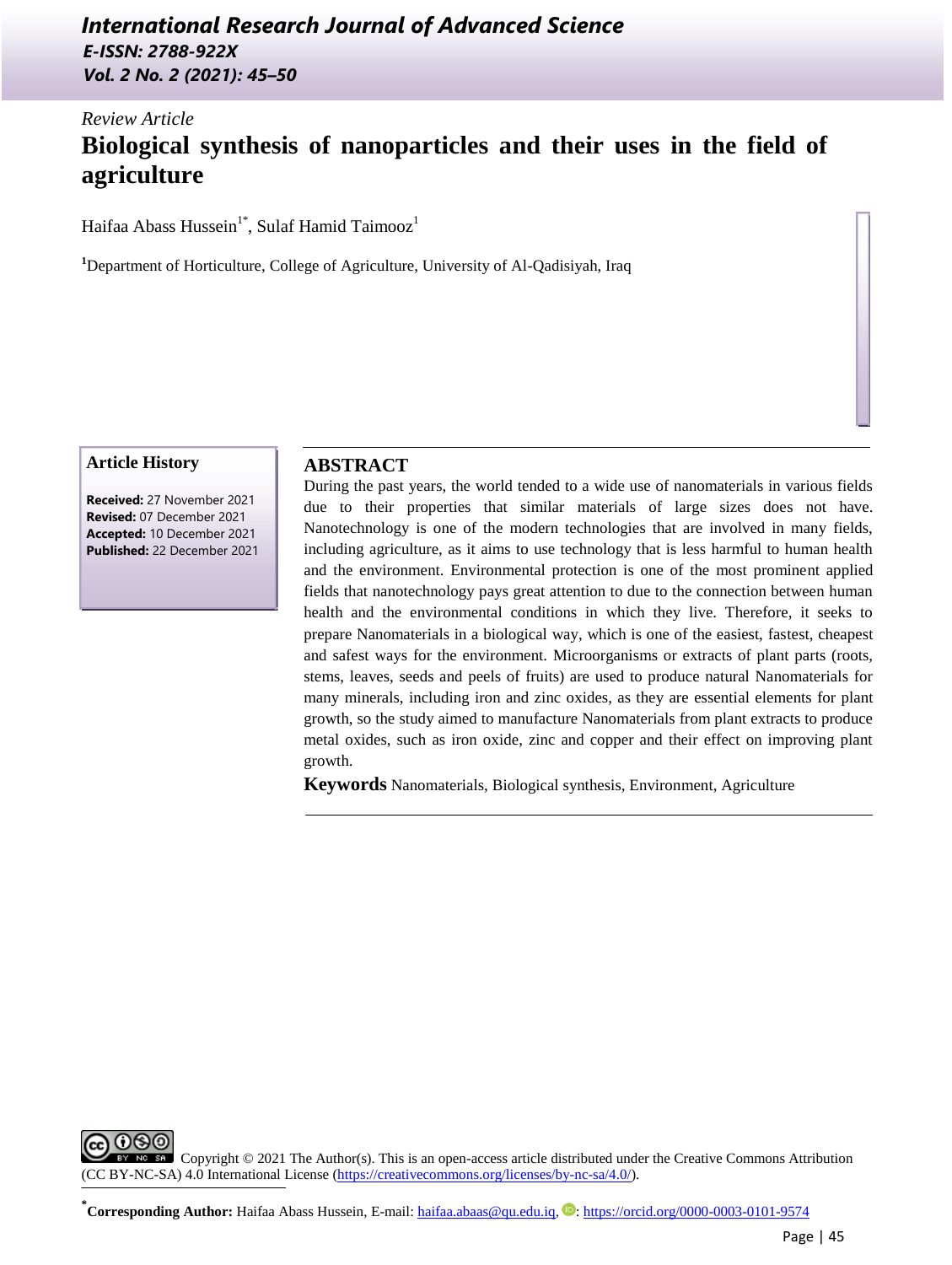#### **1. Introduction**

Technology is the art of applying theoretical sciences and concepts, nanotechnology is the precise technology, and linguistically, it is the theoretical technology of the natural sciences at ultrafine levels. Recently, we often hear about nanoparticles and their many applications in the fields of life due to their scientific and life importance, including medical, electronic, industrial and agricultural applications. The word Nano means dwarf, a word taken from the Greek word Nanos. Nano represents a part of a billion, so Nano is equivalent to 10<sup>-9</sup>. It is common knowledge that materials are within the nanoscale if one of its dimensions does not exceed 100 nanometers. The science that deals with the applications and uses of these materials is called Nano-science, which is the science that deals with the study of the ultrafine world, which is the world of atoms and molecules [1]. In 2003, nanotechnology begun to be used in the field of agriculture and food industry, which led to a change in agricultural production systems, as this technology brought about radical changes in agriculture, as new tools were used to treat plant pests and quickly detect them. Agriculture faced many challenges, including climate change and the reduction of cultivated areas, which raised the need to advance the agricultural development. Hence, using nanotechnology in ways that are safe for the environment became important. This technology is one of the most important technologies that are involved in multiple fields, as it relies on the manufacture of materials with nanoscale dimensions, and these particles have different properties from the materials from which they are formed, based on the engineering of the particles of the material (metal) in various shapes and sizes [2].

In recent years, interest in producing metallic Nanomaterials from natural materials has increased, as they are used in various fields such as biological, agricultural and environmental [3]. This is because Nanomaterials manufactured by physical and chemical methods take longer time and require large energy, and the use of harmful materials such as organic solvents may be difficult to get rid of and have effects on the environment [4]. Nanomaterials are manufactured from the metabolites of microorganisms such as bacteria, viruses, fungi and algae, as well as from plant extracts for being environmentally friendly and this method is called green chemistry. In 2010, the increase of scientific research and scientific production in this field was evident until 2016, where the scientific production reached its peak by recording the highest number of scientific researches in this field [5]. Therefore, the aim of the study was to update the researches in the field of biological manufacturing of metal nanomaterials using plant extracts, and their use in agriculture by improving the growth of plant production.

#### **2. Nanomaterials and their biological manufacture from the extracts of plant parts**

The process of manufacturing nanoparticles using plant extracts and other microorganisms is called green chemistry, as these plants and organisms contain proteins, fats, sugars and other natural compounds. Plants also usually contain organic compounds that are important in the production of nanomaterials in an easy, fast and safe way for the environment. Among these materials are phenols, alkaloids, and flavonoids. These compounds and materials play an important role in the formation of reducing agents that reduce metal ions to environmentally friendly nanomaterials as they contain effective groups [6, 7].

#### **3. Biological manufacture of metallic Nanomaterials**

Metal oxides have important uses, applications and a place in nanotechnology, as they are widely used in the installation of sensors, fuel cells, electronic radars, and anti-corrosion coatings [8]. Among these metal oxides are the following:

#### **3.1. Nano iron**

The researcher [9] synthesized nano iron in a biological way using the aqueous extract of the roots of the plant *Chromolaena odorata*. The roots of the plant were washed with water and dried under sunlight for 14 days, then 5 gm of root powder was added to 50 ml of distilled water and the mixture was heated at 85°C for two hours with continuous stirring. The extract was filtered and placed in a centrifuge to separate the impurities. Then iron salts were added to the extract and then the mixture was heated at a temperature of 70°C. One hour later, it was observed that iron nanoparticles formed. These particles were spherical with dimensions of 5.6-18.6 nm under the electron microscope. The researcher [10] added that the nano iron was bio-manufactured in an easy, fast and economical way from the fruits of the *Cornus mas* L. plant, as it had a clear effect on increasing the biomass of the stems and roots of barley plant when added to the plant at a concentration of 10-100 mg/L, which made the researcher to recommend fertilizing plants with iron nanoparticles.

#### **3.2. Nano-copper**

Many plant extracts were used to manufacture copper nanoparticles for its benefits in different fields, including agriculture. The researcher [11] used the seeds of the bean plant *Caesalpinia bonducella* to manufacture nano-copper oxide, as the size of the synthesized particles was 13 nanometers. While the scientist [12] made nano-copper oxides from the fruits of the *Quercus robur oak* plant, after making a mixture of the fruit extract, adding copper salts, then the mixture was boiled until heating at a temperature of 500°C for 4 hours, and then nano-copper oxides with a size of 40 nanometers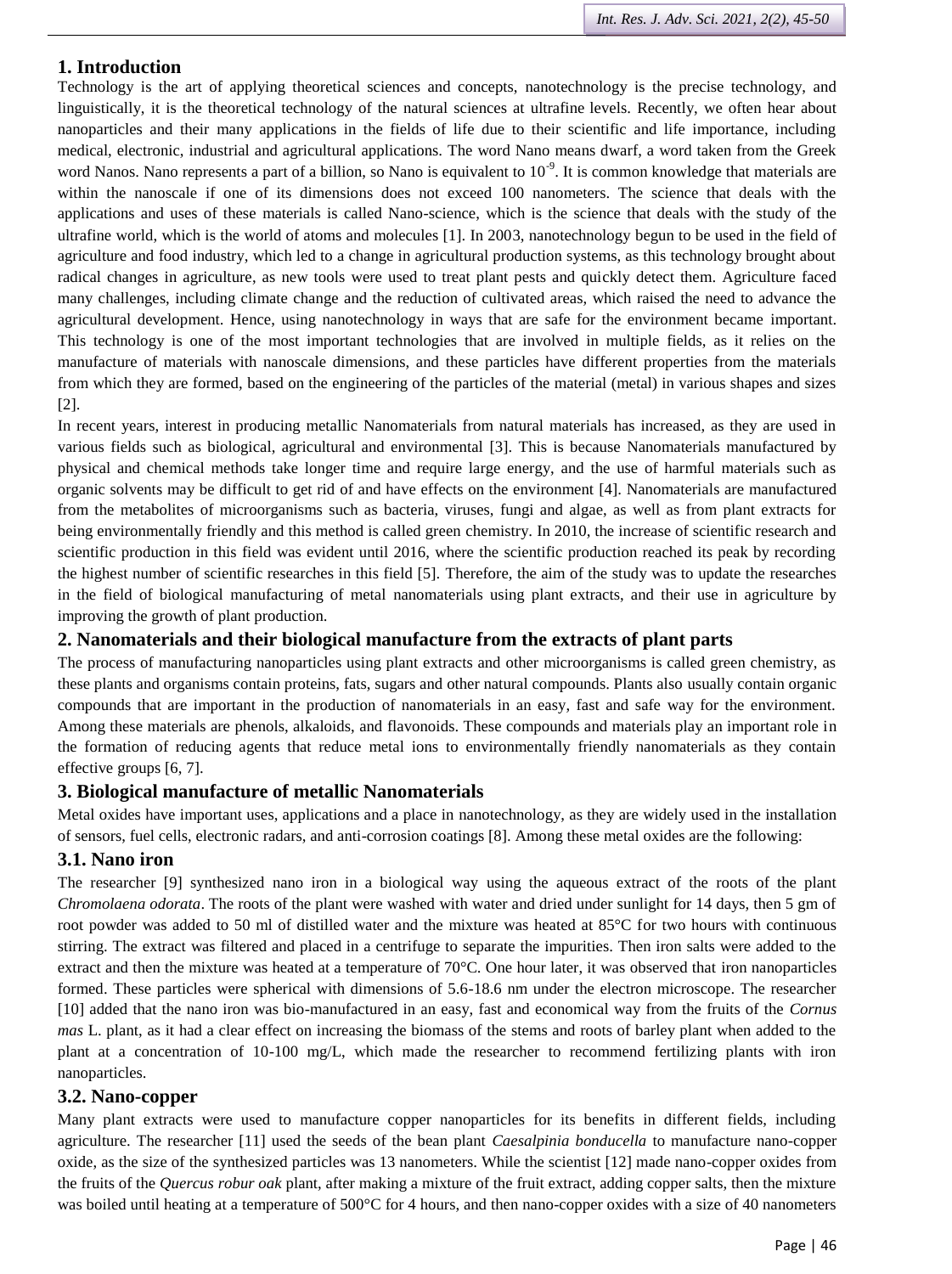were obtained. Different parts of several plants were used, such as the leaves of *Ziziphus mauritiana*, the root extract of *Rhenum palmathum* and the flowers of *Aglaia sp*. [13-15].

## **3.3. Nano-Zinc**

Scientists paid great attention to the manufacture of nano-zinc for its wide uses, since it acts as an anti-fungal, antibacterial and anti-viral without causing any toxicity, and this feature made this material to have medical and agricultural applications, so it called on researchers to conduct several studies in which plant extracts were used to manufacture nanozinc oxide. The researcher [16] used the roots of *Raphanus sativus*, as he dried the roots and crushed them, then added distilled water and boiled for 30 minutes, and the roots extract was gradually added to the zinc acetate solution at a concentration of 0.1 mol/liter with continuous stirring and a temperature of 80°C until a precipitate was formed, which indicates the formation of spherical zinc nanoparticles with a size of 25-40 nm and agglomerated in chains. There are studies that used the fruit's peel of banana *Musca acuminate* and the leaves of *Moringa oleifera* and *calotropic procera*, and the flowers and stems of *Ocimum basilicum* to manufacture nano-zinc, as it had an inhibitory effect on the growth of bacteria and fungi. [17-19].

## **3.4. Other metallic nanomaterials**

Some studies were conducted on plant extracts to manufacture nano-metals. The researcher [20] manufactured manganese nanoparticles from the aqueous extract of the seeds of the sunflower. Electron microscopy confirmed that the particle size ranged between 10-70 nm. Another study by the researcher [21] , the aqueous extract of the seeds of the *Cucurbita pepo* L. plant was used to manufacture titanium nanoparticles Tio2Nps. The researcher [22] was also able to prepare nano-titanium dioxide from the extract of *Citrullus colocynthis* plant, the red tea plant and the papyrus plant, and the size of the prepared crystals was within the nanoscale, which is less than 100 nanometers and has a lumpy sphere shape.

## **4. Nanoparticles and their uses in agriculture**

At the present time, countries are working to maximize the capabilities of bio-nanotechnologies in the service of the agricultural and environment economy. There are many challenges facing the agricultural sector, including the increasing demand for healthy and safe foods with the increasing risks of diseases and the great threats facing agricultural production as a result of climate changes. Nanotechnology includes the possibility of making radical changes in agriculture through new tools for molecular treatment of diseases, rapid detection and improvement of plants' ability of Nutrient absorption. The nano-applications in the agricultural field are one of the most important mechanisms to reach modern farming methods, which is represented in the low economic cost resulting from the absence of epidemic diseases that affect various agricultural crops, as well as the increase in the efficiency of manufactured fertilizers with their low material cost and the resistance of the agricultural product to different environmental conditions [23]. The rapid developments led to the emergence of new technologies and methods in various ways of agriculture and food production during the past ten years, where food companies seek to produce the best agricultural crops, and scientists believe that the use of nanotechnology will help food companies to produce foodstuffs free of preservative damage and less expensive than it is today, through the less- use of chemicals in the preparation and production of foodstuffs in the future [24].

The application of nanomaterials in agriculture in particular aims to reduce the applications of plant protection products, reduce nutrient losses in fertilization [25] and increase yields through improved nutrient management. Nano-tools and technologies, nanoparticles, and even nanocapsules are examples of the uses of disease detection and treatment, to enhance the uptake of plant nutrients. The biologically manufactured nanoparticles specifically can be used to reduce damage to plant tissues [26]. Nanomaterials offer great opportunities in the field of agriculture due to their unique physical and chemical properties. The interaction of nanoparticles with plants leads to many physiological and morphological changes depending on the properties of these particles, including chemical composition, size, surface area, and the most important of which is the concentration [27]. The researchers found that there are two types of response, which are negative and positive, of nanoparticles to plant growth, depending on the properties of nanomaterials and the method of application, as well as plant species [28]. Studies shown that the use of zinc oxide by nanoparticles improved plant growth significantly. The results of [29] showed that the use of nanoparticles could improve plant growth.

## **5. The effect of nanoparticles in resisting plant pathogens**

Nanotechnology is one of the most promising methods in resisting various plant diseases. Nanomaterials have been used as biological indicators to detect the pathogens of fungi, viruses and bacteria, as well as their role in resisting various plant pathogens. The use of nanomaterials in the field of resisting plant pathogens is one of the environmentally beneficial methods as these materials decompose in the ecosystem, on the other hand, it is difficult for pathogens to easily form resistant strains [30]. Nano-pesticides consist of organic materials polymersor inorganic materials (metal oxides) that have a clear solubility, releasing active substances in a slow and gradual manner, providing protection for the active substances against decomposition [31].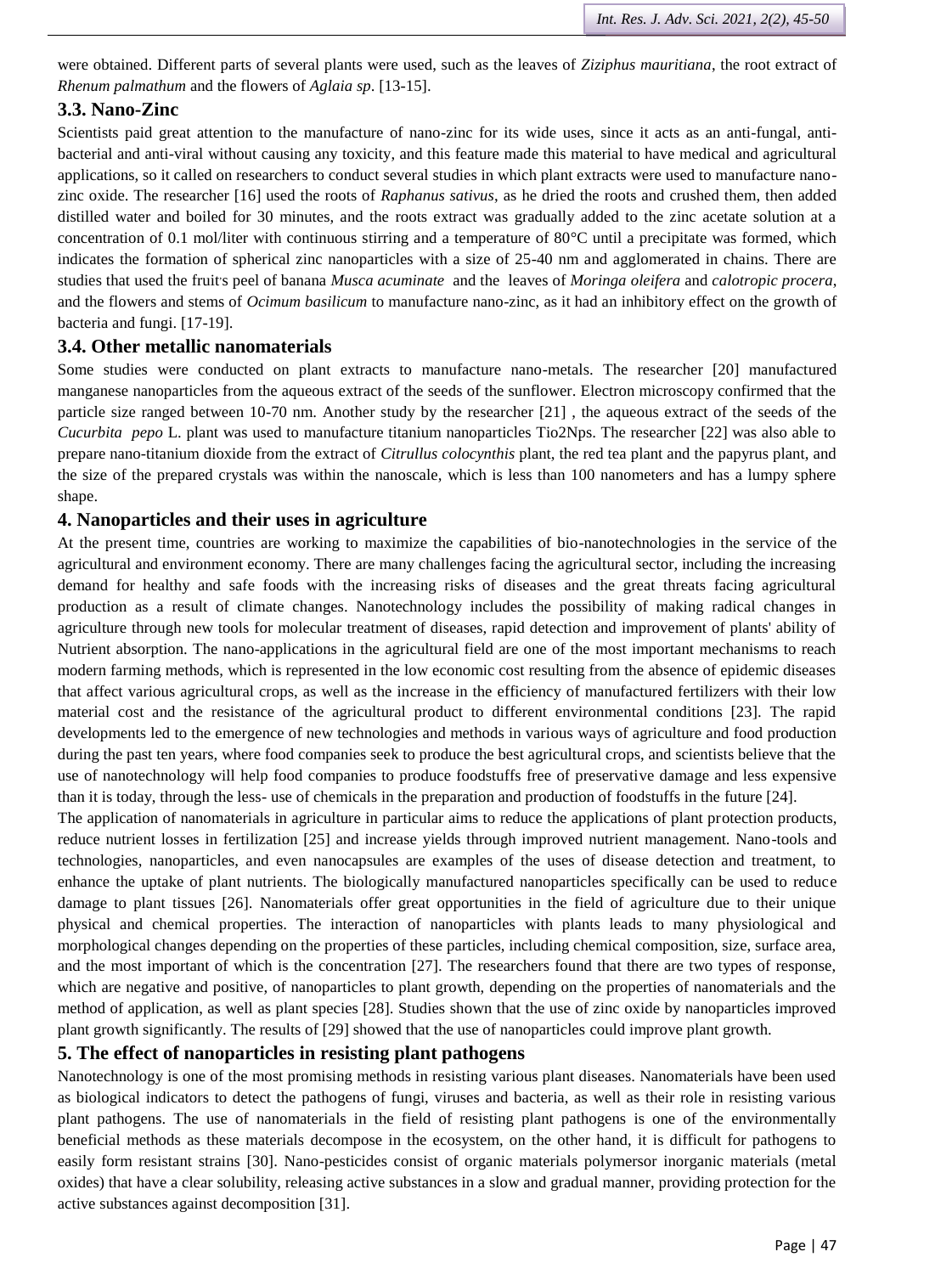Viral diseases are considered one of the most difficult plant diseases, as a research was conducted by the scientist [32] using nanomaterials against tobacco mosaic disease. The results showed that the rate of disease inhibition was 92% and 86%, and the researcher confirmed that the use of silver nanoparticles against viral causes is a preventive treatment. In recent years, many studies were conducted on the use of nanoparticles as pesticides for plant fungal pathogens. The study conducted by [33] showed the ability of biosynthetic copper nanoparticles to inhibit fungal plant diseases in vitro as compared to a control treatment. The scientist [34] pointed out the role of these particles in controlling root rot on *Zingiber officinale* plant. Copper oxide nanoparticles were also used to resist the fungus Fusarium. The results of the research showed that the use of a concentration of 80 μg/ml in the culture media led to an inhibition of the growth of the fungus by 90% [35]. The effect of foliar spraying with different concentrations of both silicon and titanium oxide particles to resist powdery mildew and downy mildew on zucchini plants [36]. The results showed a significant decrease in the severity of infection for both diseases when using the mixture of nano-oxides compared to the traditional pesticide. It was found that the use of silver nanoparticles at a concentration of 10 ppm was effective in resisting the disease of powdery mildew caused by the fungus *Sphaerotheca panrosa*, which infects ornamental plants, including rose, in greenhouses, as 95% of the infection was eliminated after two days of treatment. The use of zinc nanoparticles also prevented the growth and formation of conidial carriers of the treated fungi *Botryus cinerea* and *pencillium expansum* when they were used at a concentration of 3 mml/L.

#### **6. Conclusion**

We conclude from the above that the use of this very advanced technology and catch up with the countries that preceded us in this field is important, as the use of plant extracts in the biological manufacture of nanoparticles is one of the easy, fast and environmentally safe methods, and it contributes to a promising role in the field of agriculture as it contributes to increasing agricultural production and productivity as well as reducing costs. Despite of the great benefits of using nanomaterials, the potential environmental risks of using nanomaterials for a long time must be taken into consideration before adopting their application on a large scale. We recommend conducting useful scientific researches in this field and transferring these researches to take their share of practical application on the ground of reality in order to achieve new added value for the agricultural sector and the national economy.

#### **Conflict of Interest**

The authors declare that there is no conflict of interest.

#### **References**

- [1] Madkour, L. H. (2019). Environmental impact of nanotechnology and novel applications of nano materials and nano devices. *In Nanoelectronic Materials* (pp. 605-699). Springer, Cham.
- [2] Visweswara Rao, P., & Hua Gan, S. (2015). Recent advances in nanotechnology-based diagnosis and treatments of diabetes. *Current Drug Metabolism*, 16(5), 371-375.
- [3] Singh, P., Kim, Y. J., Zhang, D., & Yang, D. C. (2016). Biological synthesis of nanoparticles from plants and microorganisms. *Trends in Biotechnology*, 34(7), 588-599.
- [4] Irshad, S., Riaz, M., Anjum, A. A., Sana, S., Saleem, R. S. Z., & Shaukat, A. (2020). Biosynthesis of ZnO nanoparticles using Ocimum basilicum and determination of its antimicrobial activity. *Journal of animal and plant Sciences*, 301, 185-191.
- [5] Ribeiro, J. J. K., da Silva Porto, P. S., Pereira, R. D., & Muniz, E. P. (2020). Green Synthesis of Nanomaterials: most cited papers and research trends. *Research, Society and Development*, 9(1), e54911593-e54911593.
- [6] Attia, T. S., & Elsheery, N. I. (2020). Nanomaterials: scope, applications, and challenges in agriculture and soil reclamation. *In Sustainable Agriculture Reviews* 41 (pp. 1-39). Springer, Cham.
- [7] El-Seedi, H. R., El-Shabasy, R. M., Khalifa, S. A., Saeed, A., Shah, A., Shah, R., ... & Guo, W. (2019). Metal nanoparticles fabricated by green chemistry using natural extracts: biosynthesis, mechanisms, and applications. *RSC advances*, 9(42), 24539-24559.
- [8] Patil, R. S., Kokate, M. R., Shinde, D. V., Kolekar, S. S., & Han, S. H. (2014). Synthesis and enhancement of photocatalytic activities of ZnO by silver nanoparticles. *Spectrochimica Acta Part A: Molecular and Biomolecular Spectroscopy*, 122, 113-117.
- [9] Nnadozie, E. C., & Ajibade, P. A. (2020). Green synthesis and characterization of magnetite (Fe3O4) nanoparticles using Chromolaena odorata root extract for smart nanocomposite. *Materials Letters*, 263, 127145.
- [10] Rostamizadeh, E., Iranbakhsh, A., Majd, A., Arbabian, S., & Mehregan, I. (2020). Green synthesis of Fe. sub. 2O. sub. 3 nanoparticles using fruit extract of Cornus mas L. and its growth-promoting roles in Barley. *Journal of Nanostructure in Chemistry*, 10(2), 125-131.
- [11] Sukumar, S., Rudrasenan, A., & Padmanabhan Nambiar, D. (2020). Green-synthesized rice-shaped copper oxide nanoparticles using Caesalpinia bonducella seed extract and their applications. *ACS omega*, 5(2), 1040-1051.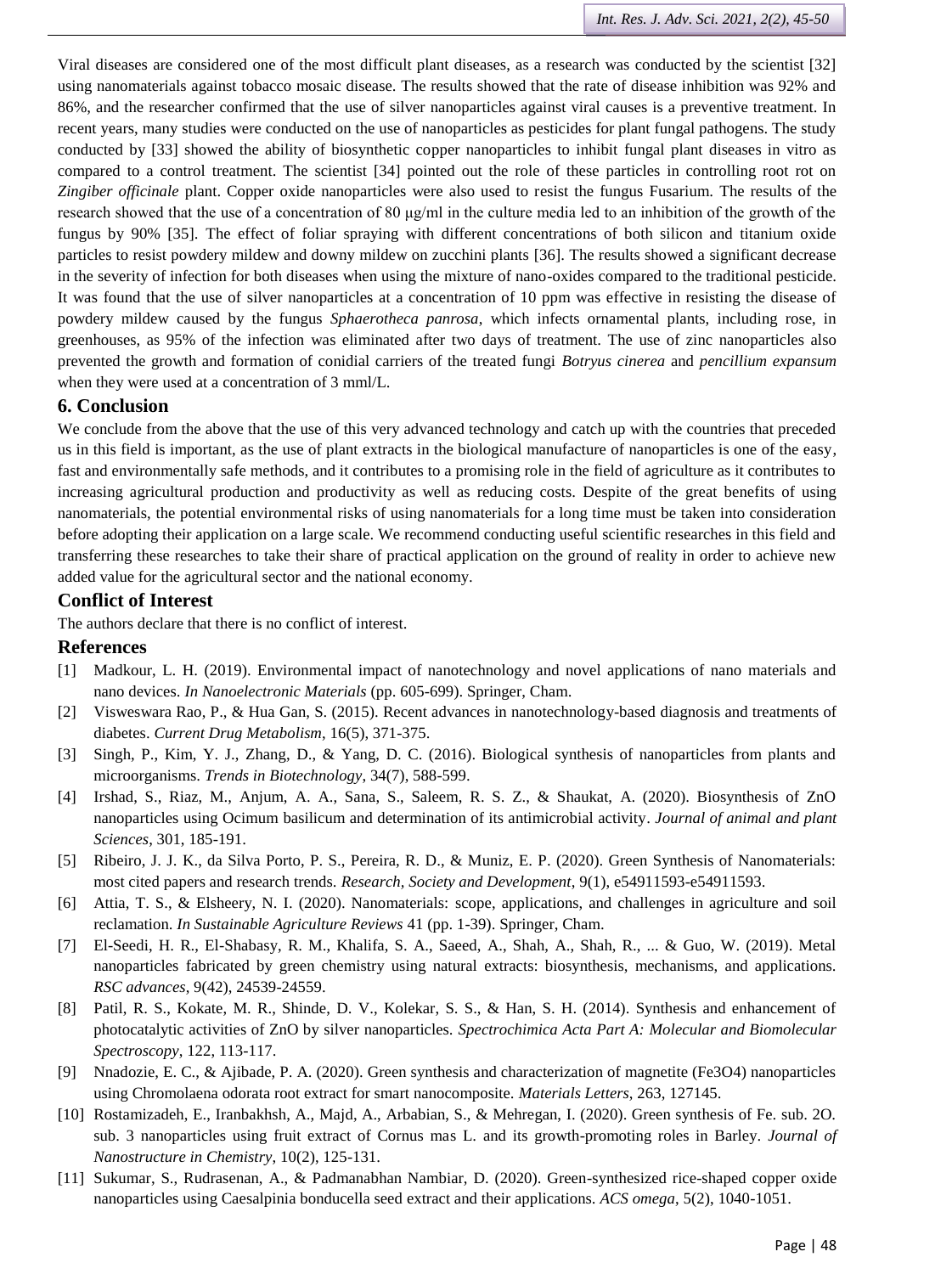- [12] Sorbiun, M., Mehr, E. S., Ramazani, A., & Fardood, S. T. (2018). Green synthesis of zinc oxide and copper oxide nanoparticles using aqueous extract of oak fruit hull (jaft) and comparing their photocatalytic degradation of basic violet 3. *International Journal of Environmental Research*, 12(1), 29-37.
- [13] Jadhav, M. S., Kulkarni, S., Raikar, P., Barretto, D. A., Vootla, S. K., & Raikar, U. S. (2018). Green biosynthesis of CuO & Ag–CuO nanoparticles from Malus domestica leaf extract and evaluation of antibacterial, antioxidant and DNA cleavage activities. *New Journal of Chemistry*, 42(1), 204-213.
- [14] Bordbar, M., Sharifi-Zarchi, Z., & Khodadadi, B. (2017). Green synthesis of copper oxide nanoparticles/clinoptilolite using Rheum palmatum L. root extract: high catalytic activity for reduction of 4-nitro phenol, rhodamine B, and methylene blue. *Journal of Sol-Gel Science and Technology*, 81(3), 724-733.
- [15] Pansambal, S., Gavande, S., Ghotekar, S., Oza, R., & Deshmukh, K. (2017). Green synthesis of CuO nanoparticles using Ziziphus mauritiana L. extract and its characterizations. *International journal of Scientific Research in Science and Technology*, 3, 1388-1392.
- [16] Liu, D., Liu, L., Yao, L., Peng, X., Li, Y., Jiang, T., & Kuang, H. (2020). Synthesis of ZnO nanoparticles using radish root extract for effective wound dressing agents for diabetic foot ulcers in nursing care. *Journal of Drug Delivery Science and Technology*, 55, 101364.
- [17] Abdullah, F. H., Bakar, N. A., & Bakar, M. A. (2020). Low temperature biosynthesis of crystalline zinc oxide nanoparticles from Musa acuminata peel extract for visible-light degradation of methylene blue. *Optik*, 206, 164279.
- [18] Gawade, V. V., Gavade, N. L., Shinde, H. M., Babar, S. B., Kadam, A. N., & Garadkar, K. M. (2017). Green synthesis of ZnO nanoparticles by using Calotropis procera leaves for the photodegradation of methyl orange. *Journal of Materials Science: Materials in Electronics*, 28(18), 14033-14039.
- [19] Prasad, T. N. V. K. V., & Elumalai, E. (2011). Biofabrication of Ag nanoparticles using Moringa oleifera leaf extract and their antimicrobial activity. *Asian Pacific Journal of Tropical Biomedicine*, 1(6), 439-442.
- [20] Ramesh, R., Catherine, G., Sundaram, S. J., Khan, F. L. A., & Kaviyarasu, K. (2021). Synthesis of Mn3O4 nano complex using aqueous extract of Helianthus annuus seed cake and its effect on biological growth of Vigna radiata. *Materials Today: Proceedings*, 36, 184-191.
- [21] Abisharani, J. M., Devikala, S., Kumar, R. D., Arthanareeswari, M., & Kamaraj, P. (2019). Green synthesis of TiO2 nanoparticles using Cucurbita pepo seeds extract. *Materials today: proceedings*, 14, 302-307.
- [22] Ajel, M.M. (2019). Acomparative Study to prepare ananometerial for the use of different plant extracts. *MSC. Thesis, College of Science*, Dhi Qar University, Iraq.
- [23] Mehrotra, A., Nagarwal, R. C., & Pandit, J. K. (2010). Fabrication of lomustine loaded chitosan nanoparticles by spray drying and in vitro cytostatic activity on human lung cancer cell line L132. *Journal of Nanomedic Nanotechnology,* 1(4), 103-110.
- [24] Tothill, I. (2011). Biosensors and nanomaterials and their application for mycotoxin determination. *World Mycotoxin Journa*l, 4(4), 361-374.
- [25] Arora, A., & Padua, G. W. (2010). Nanocomposites in food packaging. *Journal of Food science*, 75(1), R43-R49.
- [26] Sondi, I., & Salopek-Sondi, B. (2004). Silver nanoparticles as antimicrobial agent: a case study on E. coli as a model for Gram-negative bacteria. *Journal of Colloid and Interface Science*, 275(1), 177-182.
- [27] Khodakovskaya, M. V., De Silva, K., Biris, A. S., Dervishi, E., & Villagarcia, H. (2012). Carbon nanotubes induce growth enhancement of tobacco cells. *ACS nano*, 6(3), 2128-2135.
- [28] Zhang, W. X. (2003). Nanoscale iron particles for environmental remediation: an overview. *Journal of Nanoparticle Research*, 5(3), 323-332.
- [29] Sharma, P., Bhatt, D., Zaidi, M. G. H., Saradhi, P. P., Khanna, P. K., & Arora, S. (2012). Silver nanoparticlemediated enhancement in growth and antioxidant status of Brassica juncea. *Applied Biochemistry and Biotechnology*, 167(8), 2225-2233.
- [30] El-Argawy, E.,M.M.H. Rahal, A.El-Korany, E.M.Elshabrawy and R.M.Eltahan (2017). Efficacy of some nanoparticles to control damping off and root rot of sugar beet in el behira governarate. *Asian Journal .of plant Pathology*, 11(3), 35-47.
- [31] Thakur, S., S.Thakur and R. kumar (2018). Bio-nanotechnology and its role in agriculture and food industry. *Journal of Molecular and Genetic Medicine,* 12(2), 1747-1862.
- [32] Ahsan, T. (2020). Biofabrication of silver nanoparticles from Pseudomonas fluorescens to control tobacco mosaic virus. *Egyptian Journal of Biological Pest Control*, 30, 1-4.
- [33] Hassan, S. E. D., Fouda, A., Radwan, A. A., Salem, S. S., Barghoth, M. G., Awad, M. A., ... & El-Gamal, M. S. (2019). Endophytic actinomycetes Streptomyces spp mediated biosynthesis of copper oxide nanoparticles as a promising tool for biotechnological applications. *JBIC Journal of Biological Inorganic Chemistry*, 24(3), 377-393.